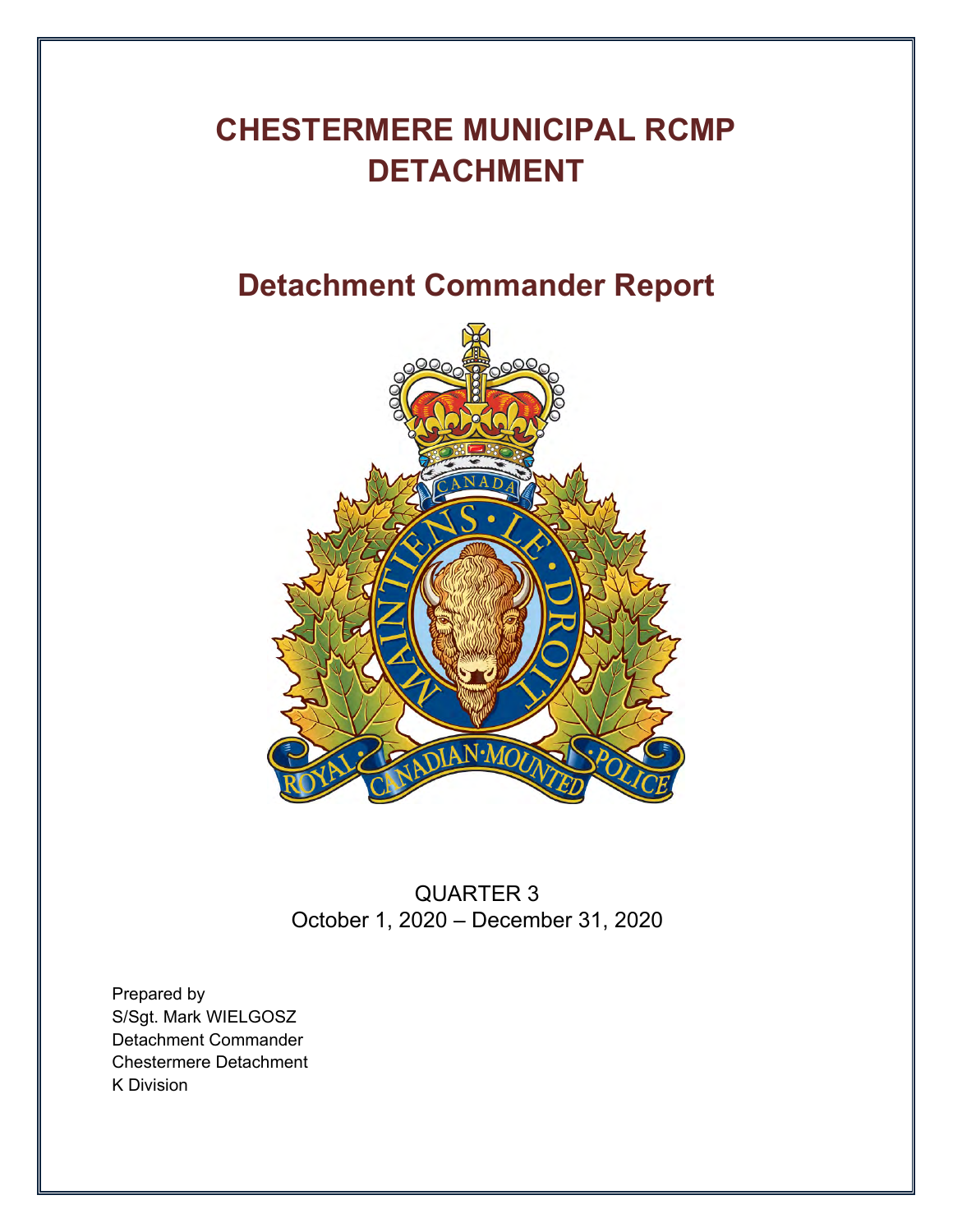

Detachment area estimated population: 21,417 Authorized Police Strength: 17 Regular Members Authorized Support Staff: 5 Municipal Employees

## **2020-2021 ANNUAL PERFORMANCE PLAN INITIATIVES AND QUARTERLY RESULTS**

**1. Reduce Property Crimes** – Reduction of theft from motor vehicles, theft of vehicles, and break and enter.

The goal of this priority is to reduce crimes in this area by 7% this year through use of the following strategies.

#### **Habitual Offender Management**

A habitual offender management program remains in place to target habitual or high impact offenders residing in our detachment area. Enforcement and monitoring efforts are undertaken to ensure offenders comply with ordered conditions or face consequence for non-compliance. Offenders are selected based upon the following factors:

- ‐ Volume of crime they commit;
- ‐ Seriousness of the crimes they commit;
- ‐ Likelihood of reoffending; and
- ‐ Impact of their crime on the community.

During this quarter Chestermere detachment was monitoring four individuals for compliance with court ordered conditions.

Offender 1: The subject was monitored for compliance, no violations were found.

Offender 2: The subject was monitored for compliance, no violations were found.

Offender 3: Compliance checks were completed until the release conditions expired. This offender was moved into the Persons of Interest program.

Offender 4: The subject was released on bail as a result of continued trial delays. Compliance checks resumed once the subject returned to community. No violations were noted during this period.

All of the identified offenders were found to be in compliance with their conditions when checked.

#### **Persons of Interest**

Outside of the offender management program, Chestermere RCMP monitors persons in the community involved in organized crime or at large on various types of release such as parole,



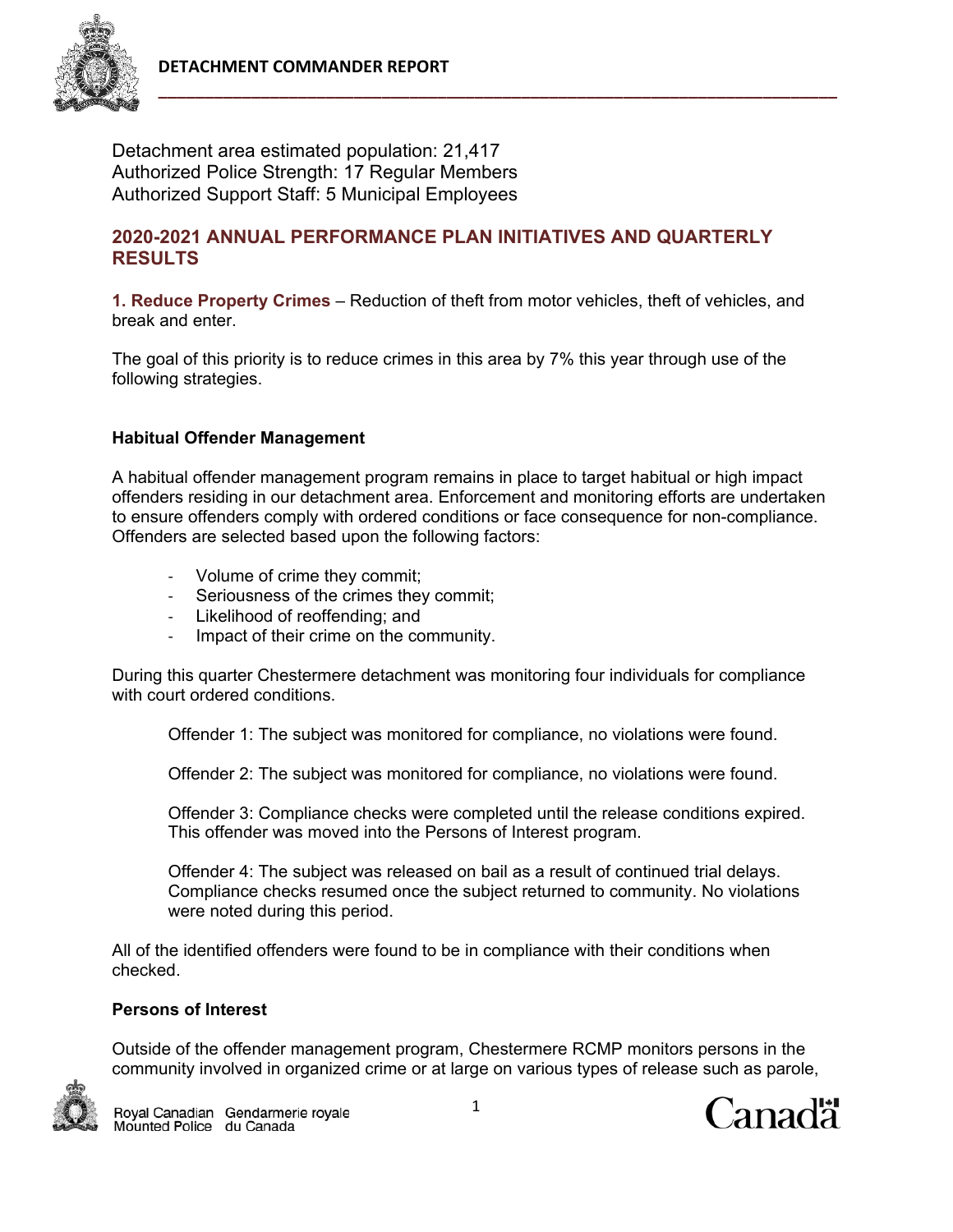

probation, and interim release on open criminal matters. Persons are identified on the potential risk to the community, severity of offences they are accused of, or likelihood to reoffend. Partnerships with Calgary Police Service, Federal Parole Board, Provincial Probation Officers, and RCMP intelligence units are leverage to remain cognizant of offenders moving in and out of Chestermere.

Chestermere RCMP is monitoring 18 persons of interest. Further new persons of interest are under review for periodic monitoring.

#### **Voluntary Registry of Home Surveillance**

Effort remains under way to establish a CAPTURE program to replace the Voluntary Registry of Home Surveillance. The CAPTURE program will add online registration capacity for residents to either participate or cancel registration with the program. The added convenience may see added participation and enhance timely access to information by members while investigating property crimes in Chestermere.

Final approval at higher organizational levels is ongoing. Once approval is received, program activation can occur within a short turnaround.

#### **Security Screw Program**

The Chestermere RCMP – Security Screw Program remains active where residents can obtain security fasteners from select locations in Chestermere. Installation of these security fasteners prevent theft of license plates and by extension other property crimes.

Chestermere residents can obtain these fasteners from the Chestermere RCMP detachment, Chestermere Municipal Enforcement, Jiffy Lube, Tire Craft, and Chestermere Lake Registry.

During this quarter, the Chestermere Police Communications Committee with the Chestermere detachment co-hosted two events this quarter. On November 14, committee members and S/Sgt. WIELGOSZ set up a table at the No Frills grocery store. Crime prevention pamphlets and shopping cart tokens were handed out to patrons in the parking lot. In total, over 250 contacts were made and over 30 vehicles had security screws installed.









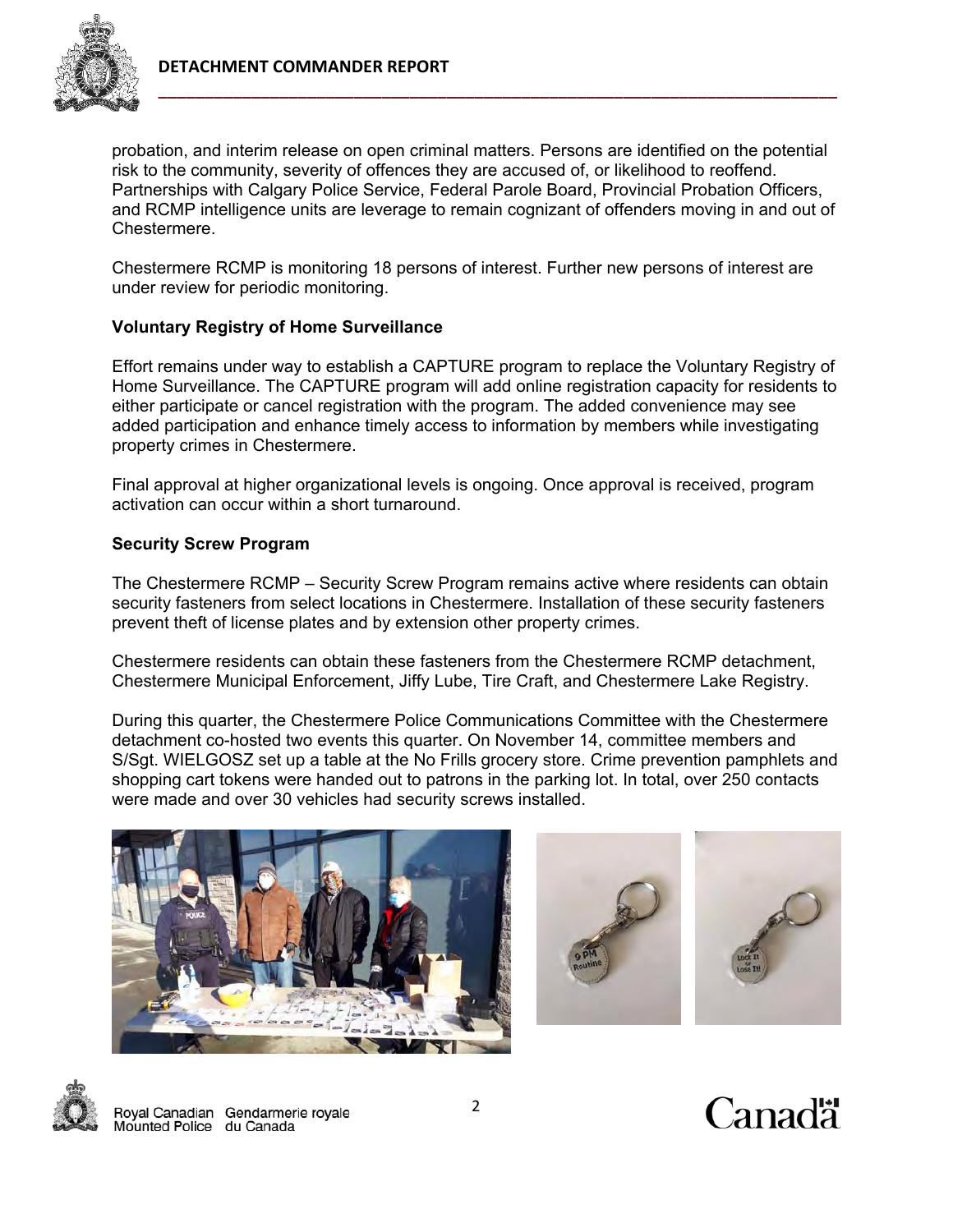

#### **DETACHMENT COMMANDER REPORT**



The second event was held at the Chestermere Safeway grocery store on December 5. Members of the Police Communications Committee present along with S/Sgt. WIELGOSZ and Sgt. STUBBS. During the event crime prevention information was handed out to approximately 300 persons and over 100 security screws were installed on vehicle.

During this event, both S/Sgt. WIELGOSZ and Sgt. STUBBS took the opportunity to engage with residents, discuss community safety concerns, and give information on detachment crime prevention efforts.

#### **Chestermere Theft Prevention Program**

Chestermere detachment in partnership with Chestermere Citizens on Patrol (CCOP) rolled out a theft prevention program within Chestermere in an effort to raise awareness and reduce property crime in the City. The program commenced in April, 2018 involving CCOP members under the supervision of Chestermere RCMP. Foot patrols within the community



are made to check vehicles to ensure they are secure. Vehicles found insecure have informative pamphlets left behind on the seat and members will lock the vehicle. If a vehicle is found running and insecure, the member will knock on the resident's door to provide preventative information.

Effort remains under way with the assigned RCMP liaison to CCOP and existing executive to restart this program. Limitations with Covid-19 has caused delays.

#### **Construction Site Safety / Crime Prevention Program**

This initiative was added in the last fiscal year to initiate and maintain contact with area developers with a goal to reduce and prevent theft from work sites. Communication efforts involve maintaining after hours contacts for each development site, ability to provide information on current and emerging construction site theft trends, consultation on site crime prevention through environmental design, and advance notice for delivery of high value items.



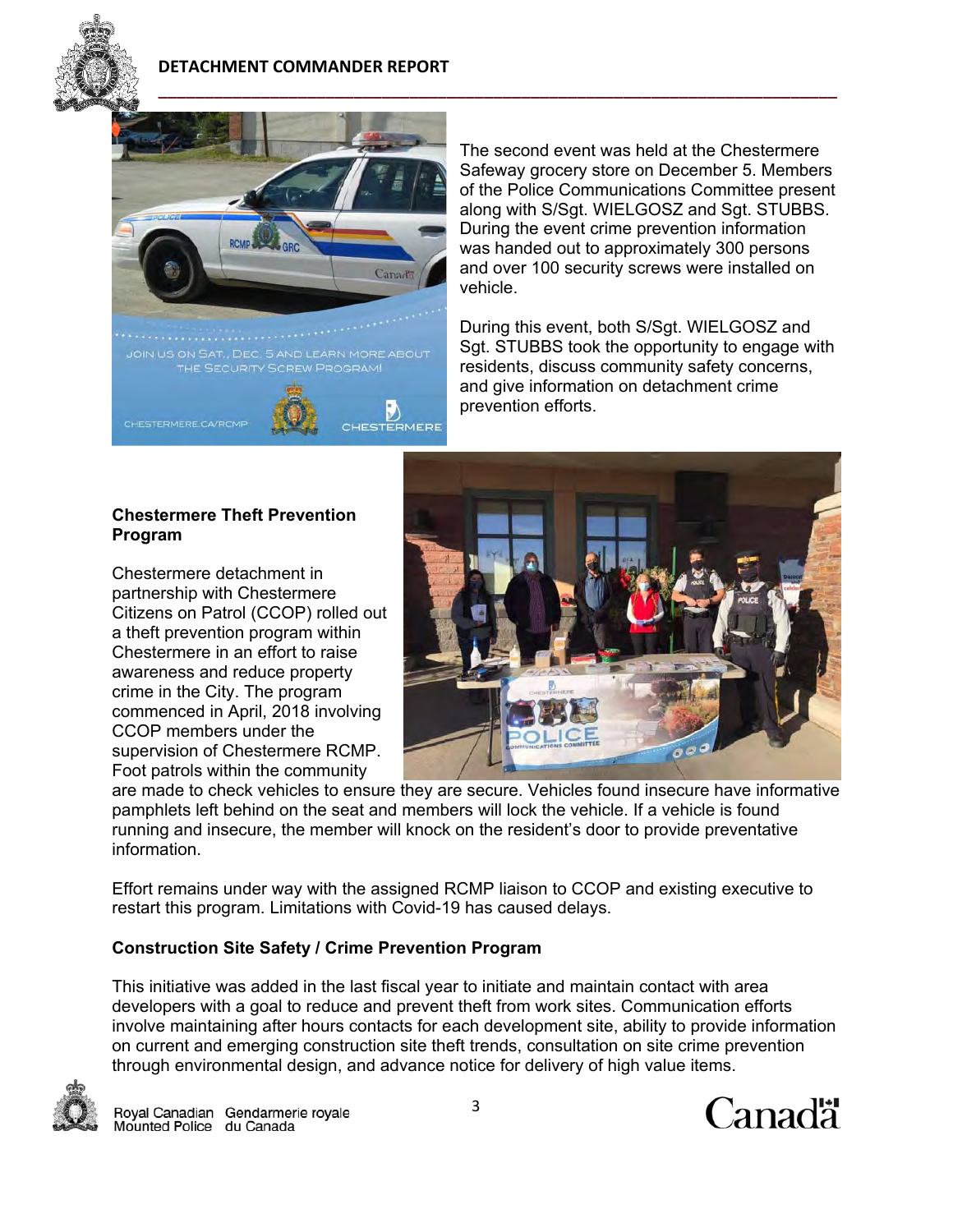

Area developers have been supportive of encouraging new home buyers to install home surveillance options and considering participation in the CAPTURE program once active.









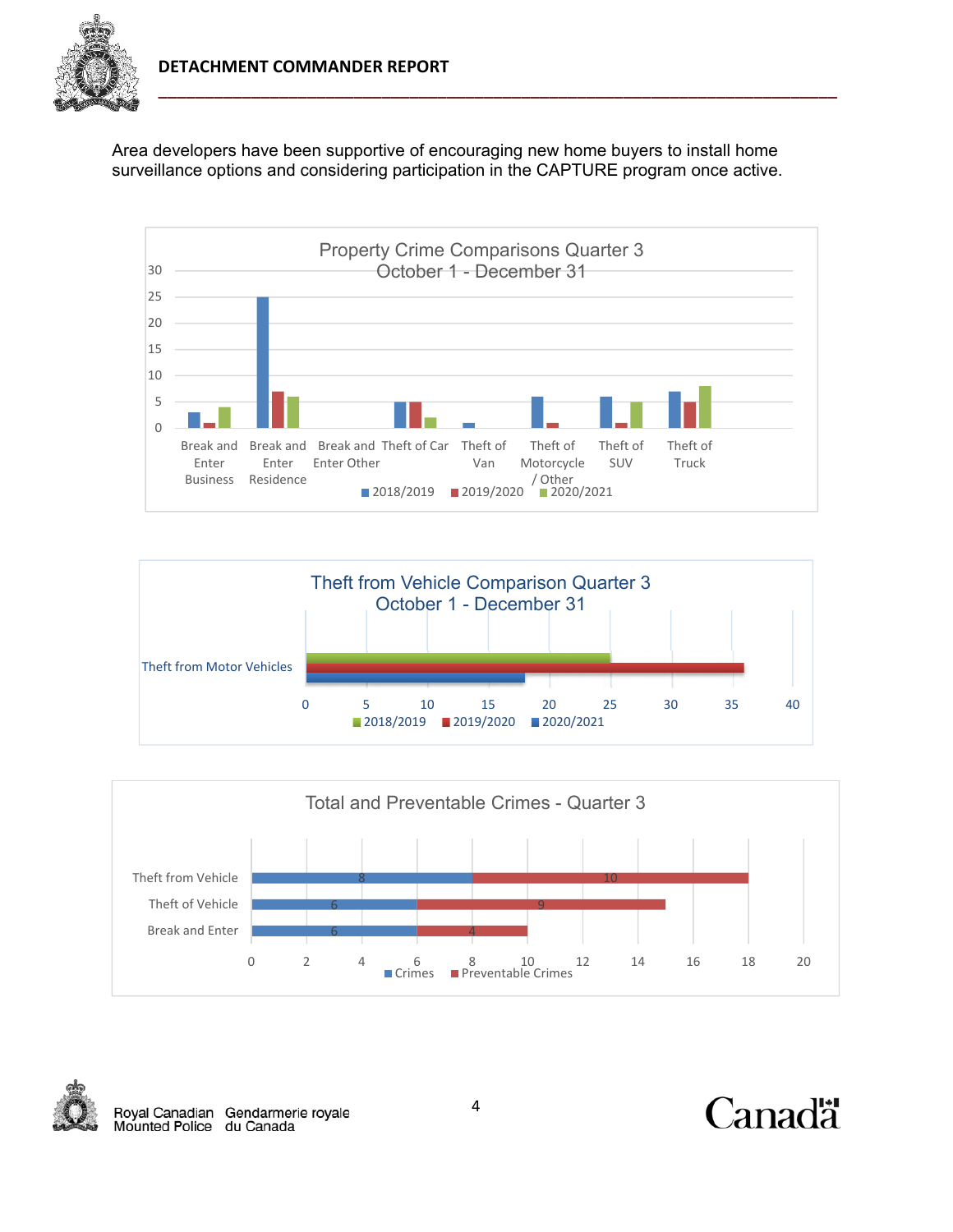

| <b>QUARTER 3 PROPERTY CRIME</b> |     | <b>PREVENTABLE</b> | $\frac{0}{0}$ |
|---------------------------------|-----|--------------------|---------------|
| <b>Break and Enter</b>          | 10  |                    | 40            |
| Theft of Motor Vehicles         | 15. | q                  | 60            |
| Theft from Motor Vehicles 16    |     |                    | 56            |

Break and enter files increased from 8 to 10 (+25%), theft of motor vehicles increased from 12 to 15 (+25%), and Theft from MV fell to 18 from 36 (-50%) compared to quarter three last year. Ongoing crime prevention programs have contributed to this reduction. Overall year to date, objectives in this area are on average at 52% of our planned goal at the three quarter point of this fiscal year.

A significant driver this quarter remained the current state of the Covid-19 pandemic. Work from home arrangements and lack of travel options increase occupancy of residences thereby reducing opportunity for would be property criminals.

Preventable crimes remain lower than historical norms in part due to increased public vigilance and presence at home.

Theft of license plates continues to be problematic which represent 22% of the theft from vehicle occurrences this quarter. While this percentage is lower than the 50% of reported theft from vehicle occurrences last quarter, it highlights the benefits of the *License Plate Security Screw Program.*

For current information on property crimes committed within Chestermere, please visit the Chestermere RCMP Crime Map on the City of Chestermere web page at www.chestermere.ca/RCMP

**2. Traffic Safety –** Reduction of both injury and overall collisions.

The goal of this priority is to maintain low levels of overall and injury collisions as established in FY2018/2019 as a baseline. Resulting reportable collisions in this period represent a reasonable baseline to maintain or exceed in this year's plan.

## **Traffic Safety/Enforcement**

Quarter three enforcement results:

- ‐ 212 violations were issued by detachment members;
- ‐ 4 impaired drivers were removed from Chestermere roads; and
- ‐ 8 drivers were issued alcohol/drug suspensions.

On December 1, 2020 the Immediate Roadside Sanction Program took effect with respect to impaired driving investigations. For impaired driving matters where aggravating factors are not present, the investigator may elect to proceed with the matter as an administrative penalty alone. Drivers suspended under these sanctions will now face significantly higher fines,



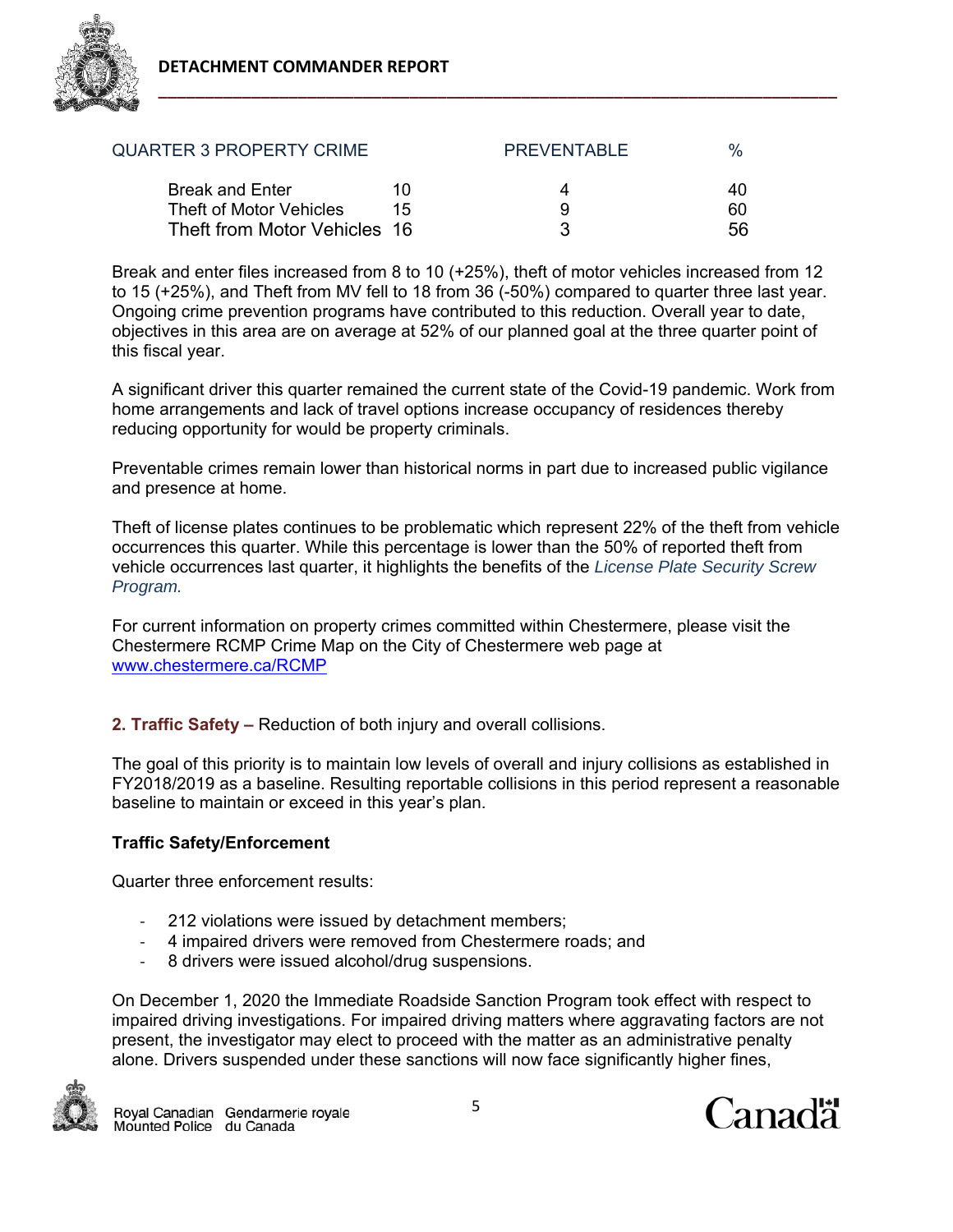

increasing suspensions for repeat offences, and expanded penalties for novice and commercial drivers.

For more information on the Immediate Roadside Sanction Program, please visit https://open.alberta.ca/publications/immediate-roadside-sanctions-irs-program-informationsheet-2020.

## **Enhanced Road Safety Initiative**

The Chestermere Enhanced Road Safety Initiative commenced in August 2017 where additional members were assigned to enhanced shifts targeting impaired, aggressive, and distracted driving within the City of Chestermere. Shifts have been filled by Chestermere RCMP members, RCMP members attached to the Southern Alberta District Traffic Services Unit, Alberta Sheriffs, and Chestermere Community Peace Officers. The aim of the program is to raise awareness with respect to traffic safety, increase road safety through visibility and enforcement, and reduce injury collisions within the City of Chestermere.

In quarter three, 33 enhanced shifts were completed which produced:

- ‐ **637 Total infractions**
- ‐ 330 Speed
- ‐ 47 Seatbelts
- ‐ 32 Distracted Driving
- ‐ 32 Intersection Offences
- 50 Vehicle Deficiency Violations
- ‐ 25 No Drivers License / Fail to Produce
- ‐ 78 No Registration and/or Insurance (includes fail to produce)
- ‐ 30 Other Moving Offences
- ‐ 2 Liquor Offences
- 0 Liquor Seizures
- 3 Suspensions<br>- 2 Impaired Driv
- **Impaired Driving Charges**
- ‐ 2 Bylaw
- ‐ 4 Cannabis Infractions
- ‐ 0 Roadside Screening Tests
- ‐ 175 Mandatory Alcohol Screening Tests

A total of 531 drivers were issued violations. 346 (65%) were non-residents of Chestermere, 185 (35%) were residents of Chestermere.

## **Check Stop Program**

In quarter three, 8 documented check stops were conducted which resulted in:

- ‐ 280 Vehicles Checked
	- ‐ 0 Violations Issued



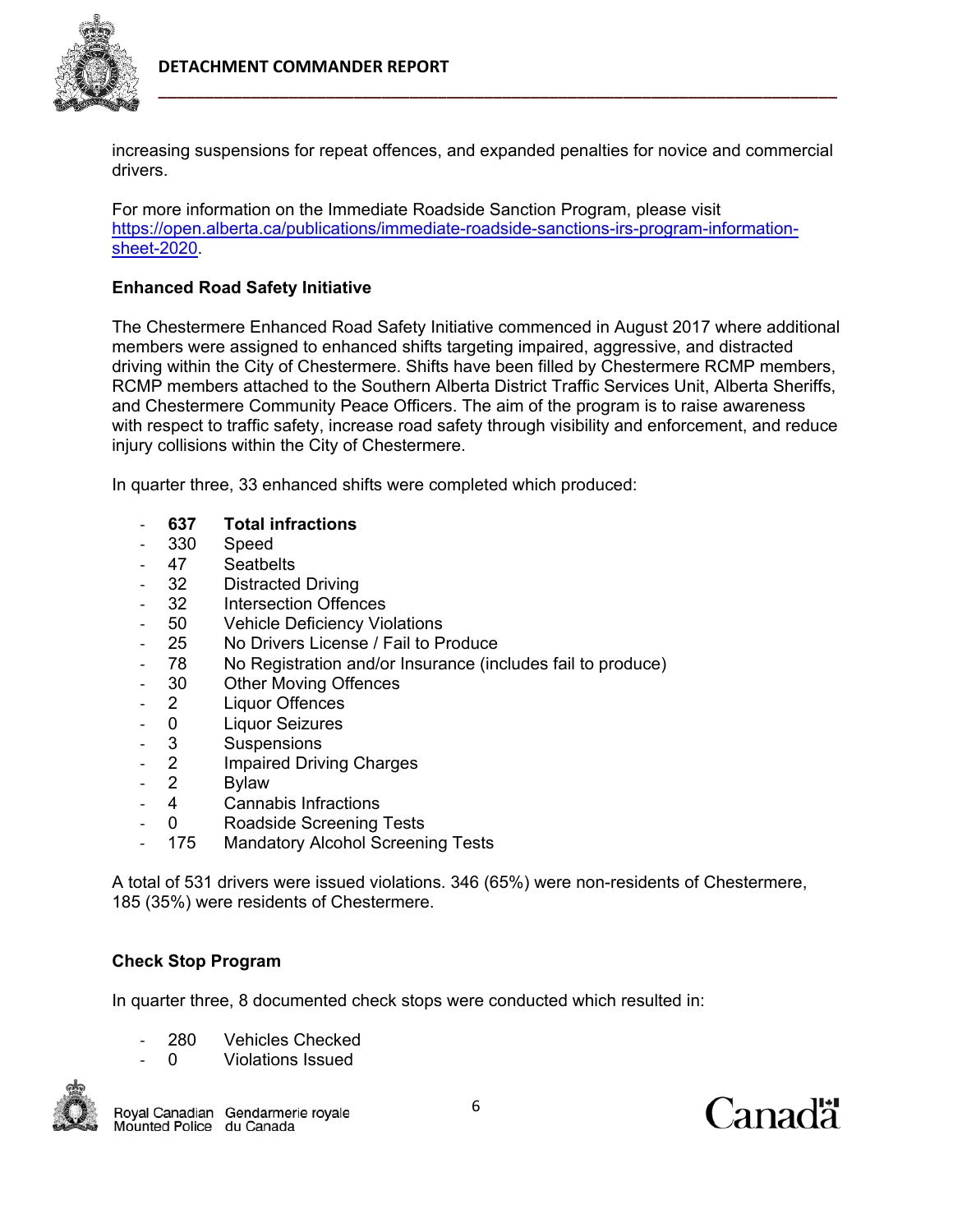

- 1 **Impaired Driver(s)**
- 5 Driving Suspensions

## **Bar Walk Program**

Chestermere members conduct foot patrols through licensed establishments to maximize visibility in an effort to prevent, detect, and deter criminal activities. Criminal activity may include Gaming Liquor and Cannabis Act infractions, Illicit drug offences, or impaired driving. During the Covid-19 pandemic, Chestermere members have also focused on promoting voluntary compliance with Public Health Restrictions. During quarter three, Chestermere members documented 53 bar walks.



## **Collision Comparisons**

Collisions were reduced this quarter from 41 to 22 (-46%) and injury collisions were reduced from 5 to 3 (-40%) compared to the same time frame last year. Current high visibility initiatives and road safety enforcement remains effective in reducing and maintaining low collision rates. Other significant contributing factors related to the ongoing Covid-19 pandemic have had an impact with higher levels of unemployment, work from home arrangements, and imposed lockdown measures. All of which reduce the need, ability, and reason for travel.

## **3. Community Involvement Activities**

## **School Visits**

During quarter three, Chestermere members documented 59 school visits, a reduced number as a result of disrupted in person learning. During school visits, Chestermere members conducted foot patrols to interact and meet with students, issued positive tickets via referral to students who displayed leadership and good citizenship, and



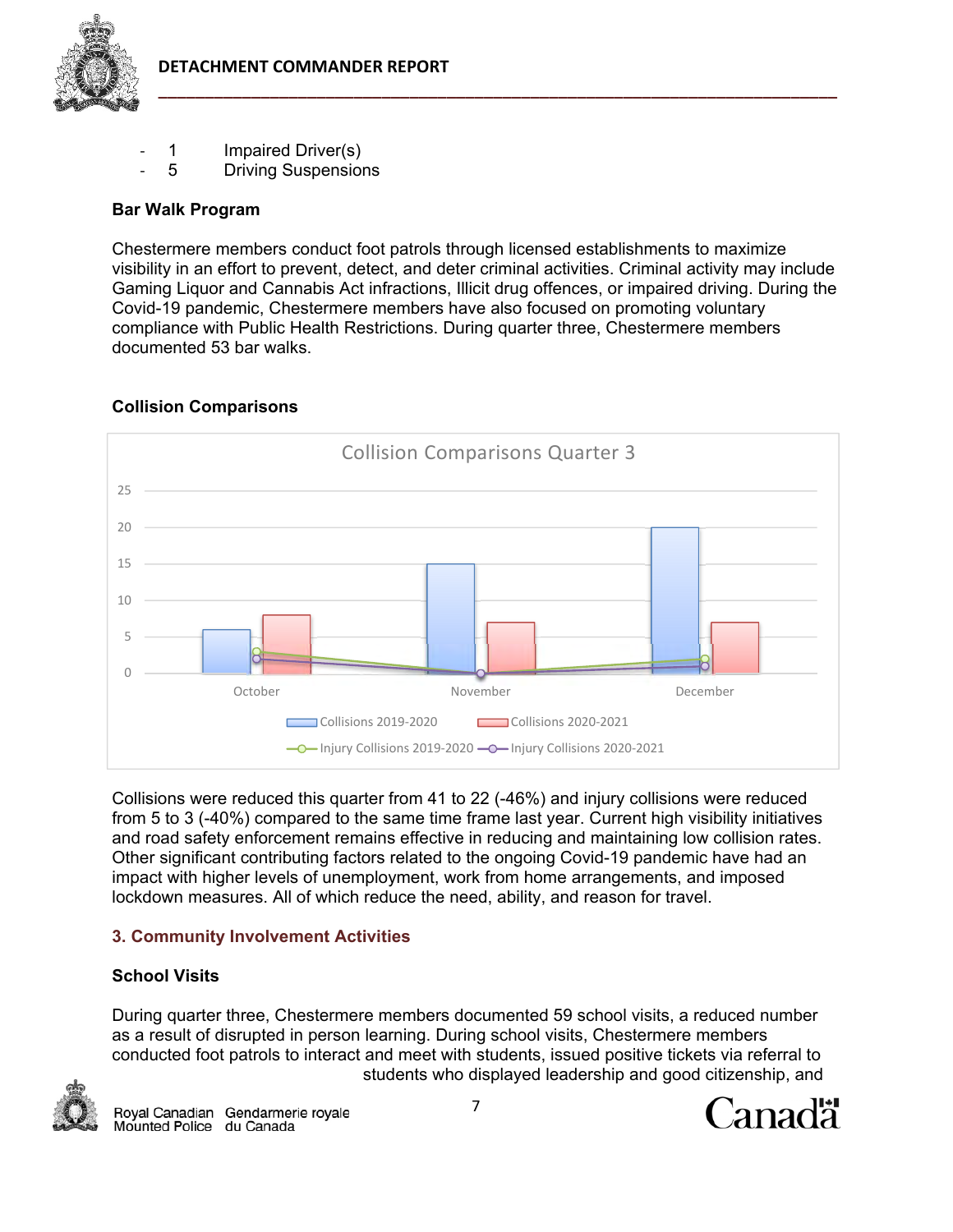

participated in a food drive competition between East Lake School and Rainbow Creek Elementary.

On December 15, S/Sgt. WIELGOSZ, Cpl. BIBEAU, and Cst.'s AIT BENLAARBI, DHALIWAL, and CARRIER attended both schools to pick up and deliver the food donations to the Chestermere Food Bank. Students from both schools helped load the food donations by forming a supply line. Both schools raised a large amount of donations which took 9 vehicle loads to deliver them all to the food bank.

The final approximately tally was:

East Lake School 7,000 items // Rainbow Creek Elementary 5,000 items.









*(Photos above courtesy of East Lake School)* 





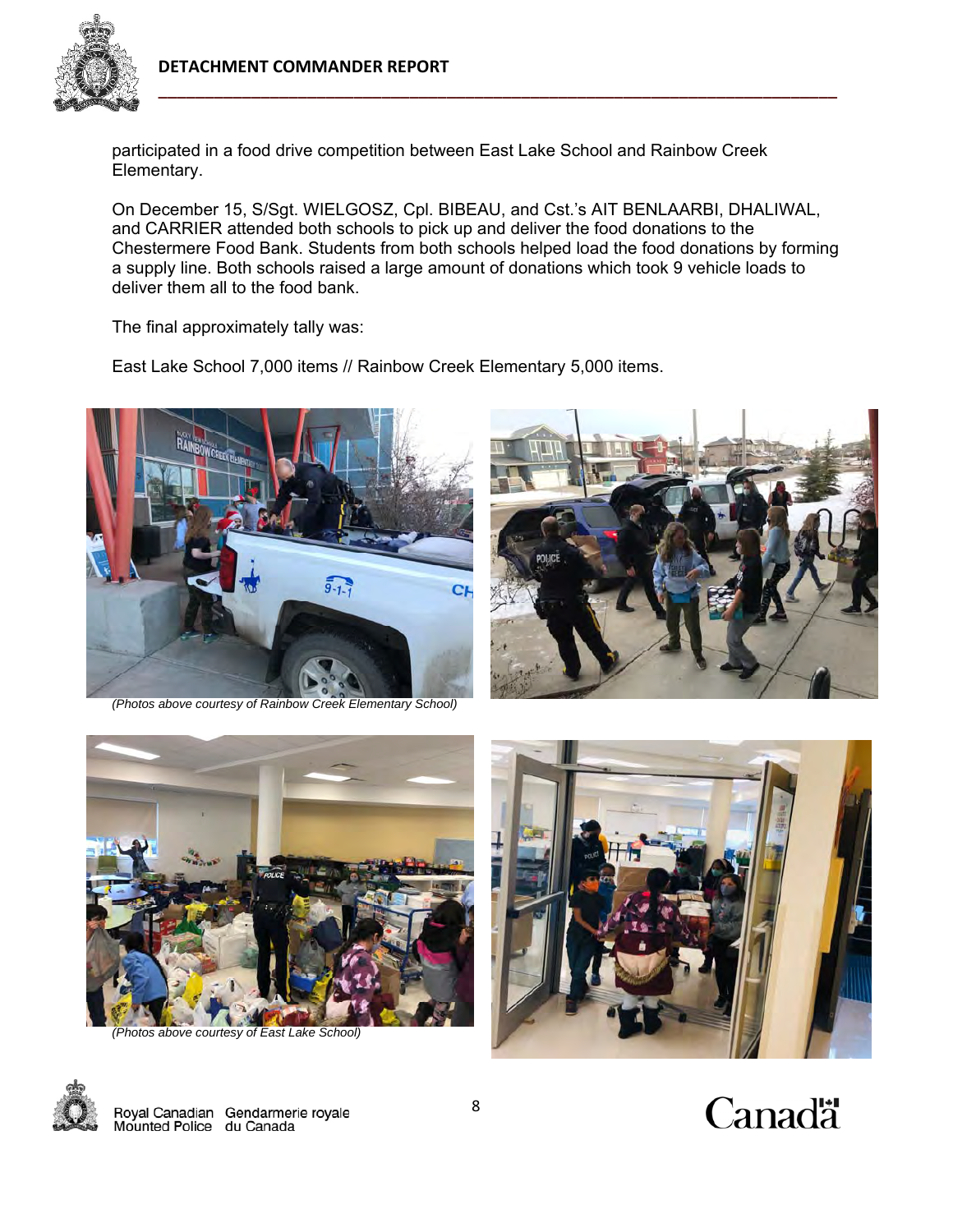





## **Attendance at Community Events**

During quarter three, Chestermere detachment members attended 8 community events. Details of the events were:

- October 25 to 31: Cst. WILCOX partnered with the Chestermere Lions Club for the virtual pumpkin carving contest.
- October 30: Noah and his mother came to the detachment to because he wanted to meet a policeman. Noah received an RCMP pin, was taken for a tour of the detachment and got to be a little policeman for an hour.





Royal Canadian Gendarmerie royale<br>Mounted Police du Canada





October 31: Cst. RAJPOOT visited the haunted house at 234 Westchester Blvd during evening patrols to interact with attendees.

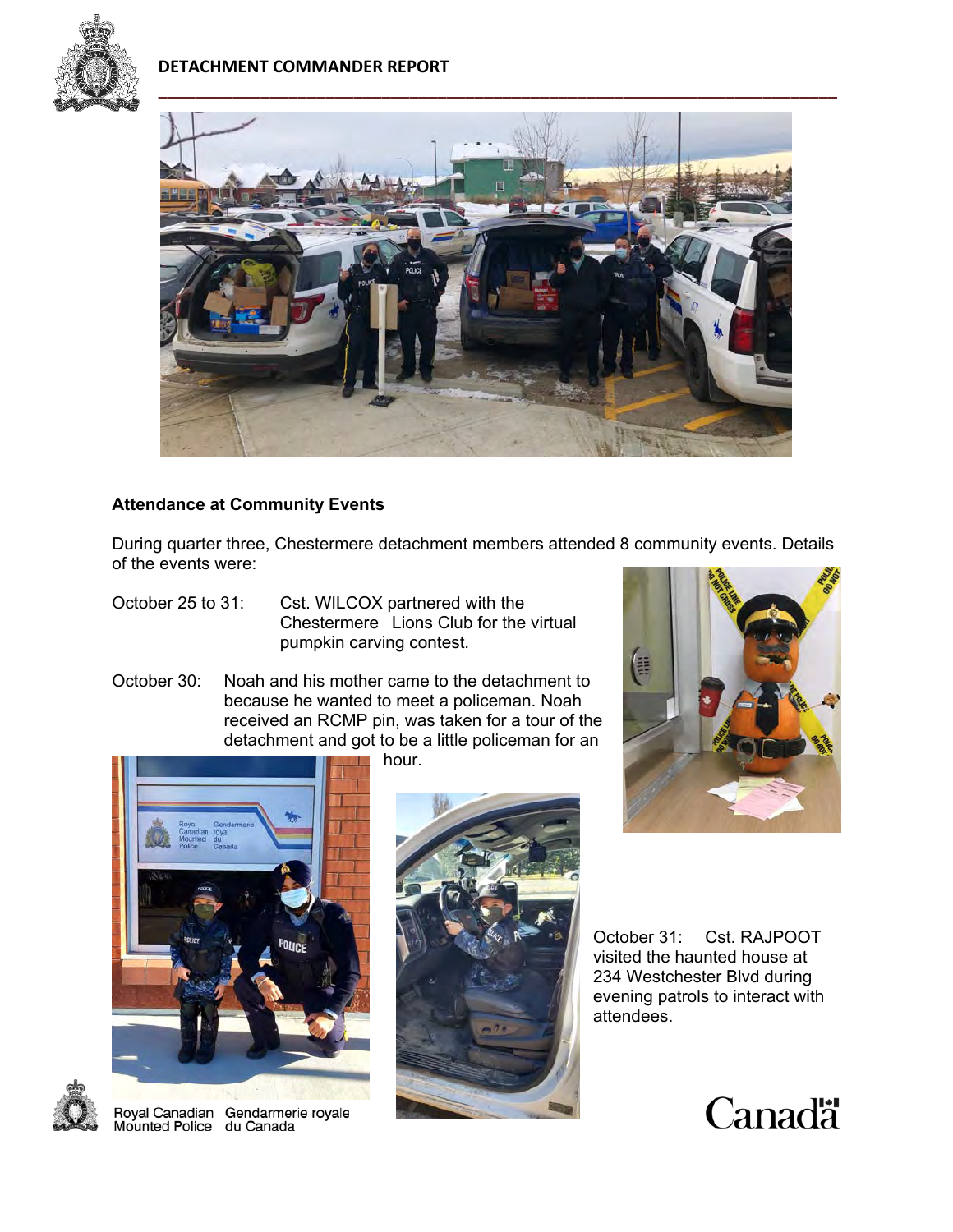



S/Sgt. WIELGOSZ, Sgt. STUBBS, Cpl. CURRIE, and Cst. RAJPOOT participated in the Remembrance Day ceremonies. Cst. NEUFELD and KNEZEVIC were present for over watch and to provide assistance if required for any Covid concerns.



- November 14: S/Sgt. WIELGOSZ along with the Chestermere Police Communications Committee set up a table at the entrance of No Frills. Shopping cart tokens with crime prevention messages were handed out and security screws were installed on vehicles. During the session, S/Sgt. WIELGOSZ was available to engage with residents with respect to community safety issues.
- November 23: S/Sgt. WIELGOSZ, Sgt. STUBBS, Cst. CARRIER, and Cst. RAJPOOT attended a Canadian Blood Services event to make donations in Calgary.
- December 05: S/Sgt. WIELGOSZ along with the Chestermere Police Communications Committee set up a table at the entrance of Safeway. Crime prevention information was handed out and security screws were installed on vehicles. This was another opportunity to engage directly with Chestermere residents with respect to any community safety topic they wanted to discuss.
- December 19: Cst. SADR participated in the Candy Cane my Yard events organized by Camp Chestermere. 12 yards were visited through this event.

(Photo courtesy of Camp Chestermere)

December 26: Cst. WOOD completed a foot patrol at the Landing Skating rink on Chestermere Lake to interact with residents and children.



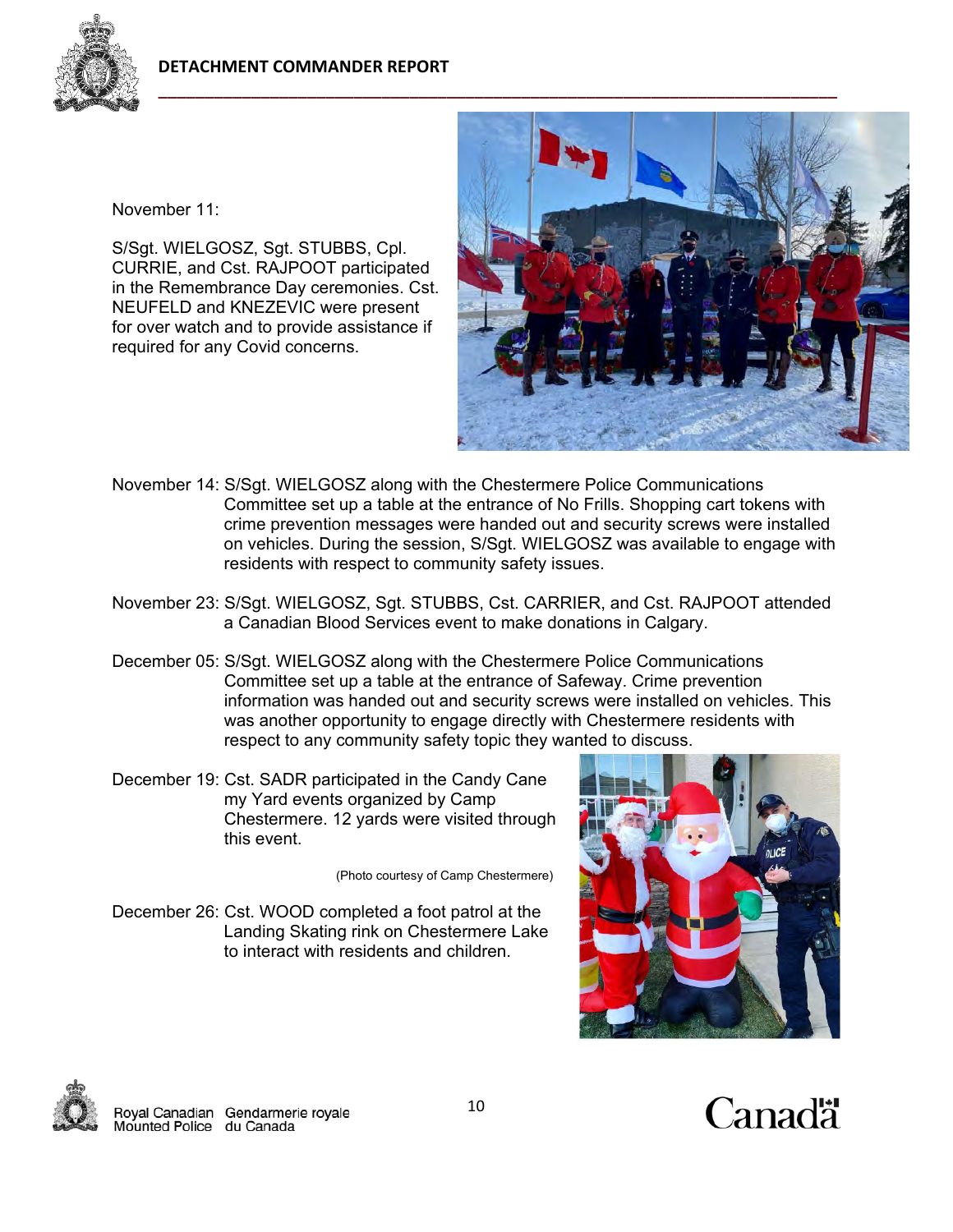

### **Public Education / Engagement**

Public education is undertaken with monthly meetings with Police Communications Committee and made public with the consent agenda at Council meetings. Information on crime prevention measures is also disseminated through the committee's Facebook page which continues to grow in followers.

Consultations continue on a yearly basis with elected officials, other service providers, area schools, feedback through the Police Communications Committee Facebook account, community groups, and inter agency meetings. This year additional public consultations are planned in a town hall format in an effort to enhance community engagement.

#### **Community Liaison Program**

Chestermere RCMP has initiated a community liaison program where a member is assigned to a community group. The purpose of this program is to form a link with community groups to seek feedback on concerns and open channels of communication with respect to education, how to reduce or prevent victimization, and early identification of community cultural issues. Liaisons continue monthly contact with 15 local community groups.

#### **4. Other Initiatives**

#### **Proactive Park, Green Space, and Business Patrols**

Through the years Chestermere RCMP has conducted regular patrols of our parks and green spaces in a number of different formats such as the Community Standards Initiative, bike patrols, and regular foot patrols. During the initial stages of the Covid-19 pandemic, these patrols were enhanced which also included regular presence in public spaces and businesses.

In this quarter, public visibility and presence has been centered around public areas and businesses to promote voluntary compliance with Public Health measures. During periods of business shutdown, a focus has been paid to patrolling around closed businesses to deter property crimes when not in operation.

#### **Water Safety Program**

Not in operation during this quarter.

#### **Citizens on Patrol**

The program remains inactive for this quarter. A RCMP liaison is assigned to this program to assist as required.



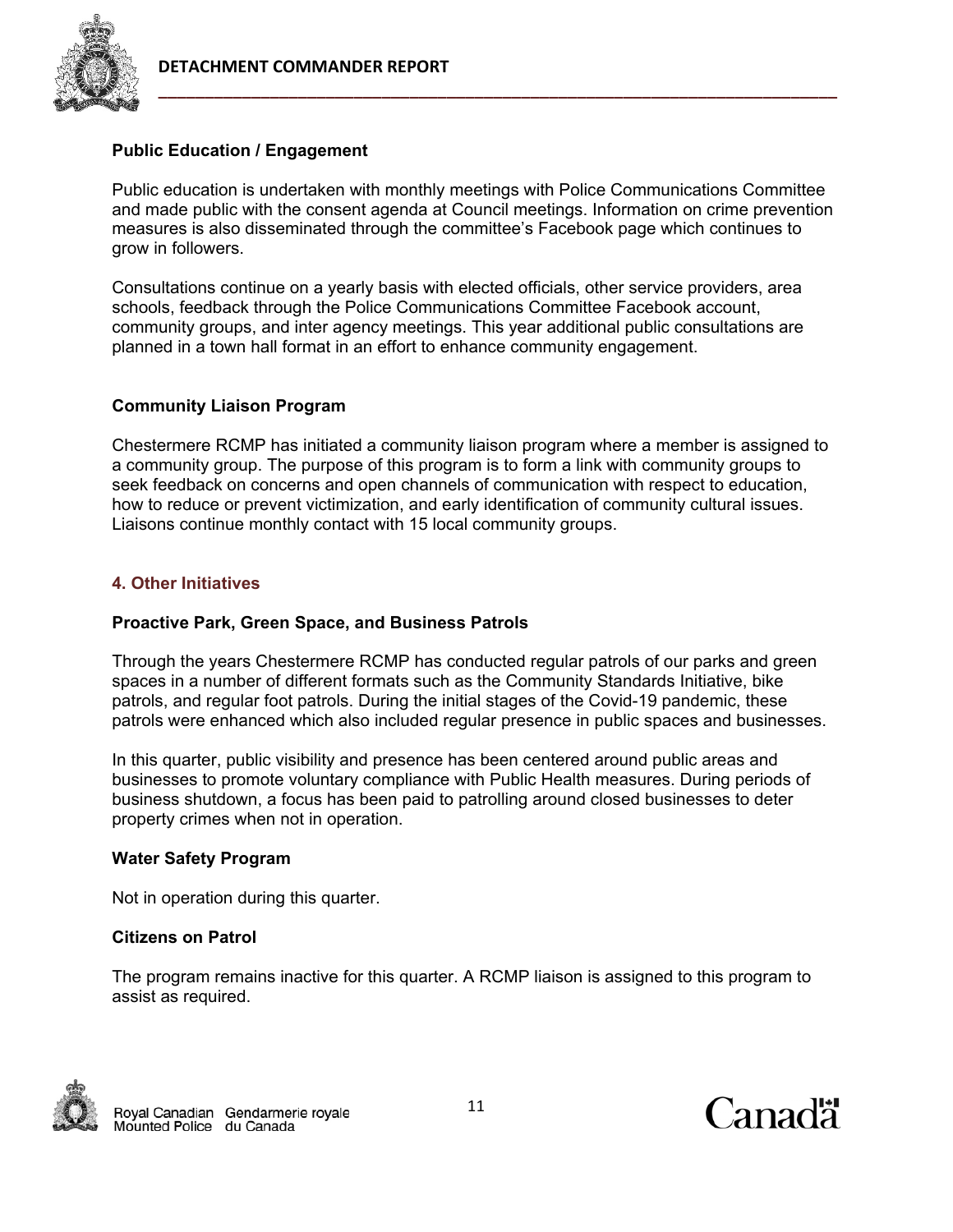

## **Positive Ticketing Program**

The positive ticketing program has continued and members have been identifying worthy candidates in their regular patrols, by referral through the community group liaison program, and referral through area schools.



## **Fiscal Year to Date Calls for Service**

During quarter two (excluding traffic offences) Chestermere detachment responded to 640 calls for service, down from 792 the year prior (-19%). Fiscal year to date, overall files have dropped by 37%. The reduction of investigational files can be attributed to the effects of the Covid-19 pandemic. As noted from April through June, ongoing restrictions were present. Reported matters intersect in August and remain relatively consistent until November with new imposition of restrictions. Factors which have contributed to this reduction remain:

- ‐ Work from home arrangements, self isolation, and significant distancing between individuals;
- ‐ Less resulting traffic and close interactions;
- ‐ Closed businesses or businesses just reopening after lifting of restrictions;
- Decreased recreational activity and travel options;
- ‐ Inability to host social gatherings; and
- ‐ Unemployment or under employment adding to decreased social activity.

Traffic files decreased this quarter from the same time frame the year before. As noted in the road safety reporting section collisions fell significantly with reductions of vehicles on roadways, reduced travel, and ongoing road safety efforts.



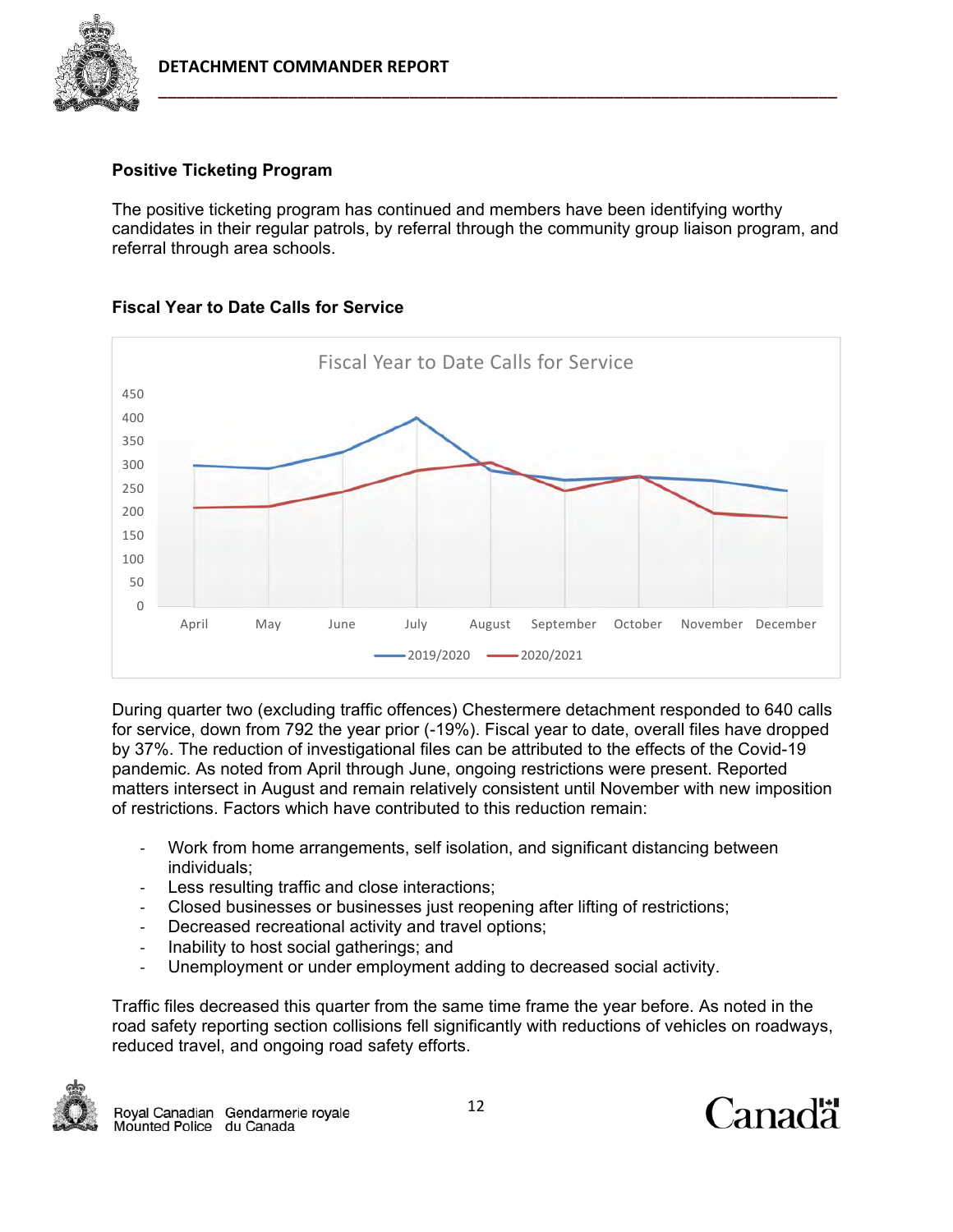**DETACHMENT COMMANDER REPORT** 



Traffic investigations this quarter increased but remain reduced compared to the year prior. This quarter, traffic investigations/infractions were reduced by 33%. Reduced traffic levels, reduced collisions, and modified participation from partner agencies (Covid related) are factors for this reduction. Regardless, traffic safety remains at high levels in Chestermere.

*\*\*\* Traffic offences were removed as Chestermere detachment continues use of e-ticketing. E-ticketing creates a file for each roadside stop. While not all members are using e-ticketing, inclusion of traffic stats may give the appearance of artificially high occurrence numbers. \*\*\** 



## **Chestermere Detachment Front Counter Service Delivery**

In quarter three (October - December) Chestermere detachment front counter recorded 1,831 contacts for service compared to 2,112 the year before *(13% decrease).* Year to date there have been 3,532 front counter contacts compared to 5,765 the year before *(39% decrease).*